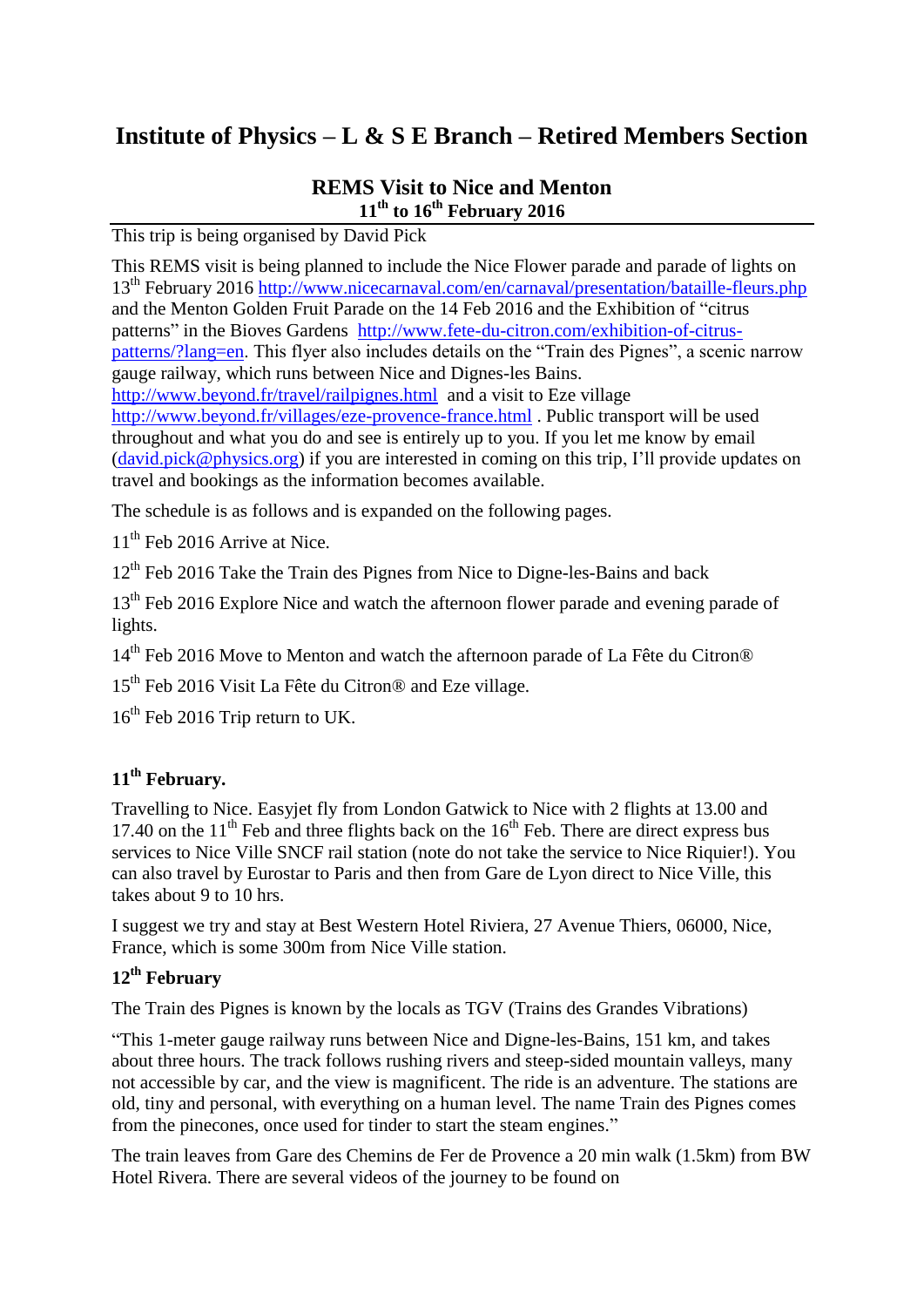[http://www.100trains.com/france-le-train-des-pignes-nice-digne-train.html.](http://www.100trains.com/france-le-train-des-pignes-nice-digne-train.html) In February the journey is made by a diesel train rather than the steam train, which is used primarily on the summer schedule.



## **13th February.**

The Nice Carnival runs from the 12th February to the  $28<sup>th</sup>$ . On the 13<sup>th</sup> at 14.30 there is a Flower Parade (with reserved seating) and at 21.00 there is a Carnival Parade of Lights (also with reserved seating). Tickets can be booked online from mid November. Details can be found at [http://www.nicecarnaval.com/en/carnaval/programme-tarifs.php.](http://www.nicecarnaval.com/en/carnaval/programme-tarifs.php)



#### **14th February**

Move to Menton by direct train from Nice Ville in the morning. A possible hotel is Ibis Styles Menton Centre, 10 rue Vilarey, 06500 MENTON. The fruit parade starts at 14.30. Online ticketing for reserved seating "starts soon" see [http://www.fete-du-citron.com/golden](http://www.fete-du-citron.com/golden-fruit-parade/?lang=en)[fruit-parade/?lang=en.](http://www.fete-du-citron.com/golden-fruit-parade/?lang=en) For 2016 the garden of lights display starts on the  $16<sup>th</sup>$  so we will miss! The exhibition of "citrus patterns" in the Biovès Gardens is open from 9.00 to 19.00 on Sunday and 10.00 to 18.00 on other days.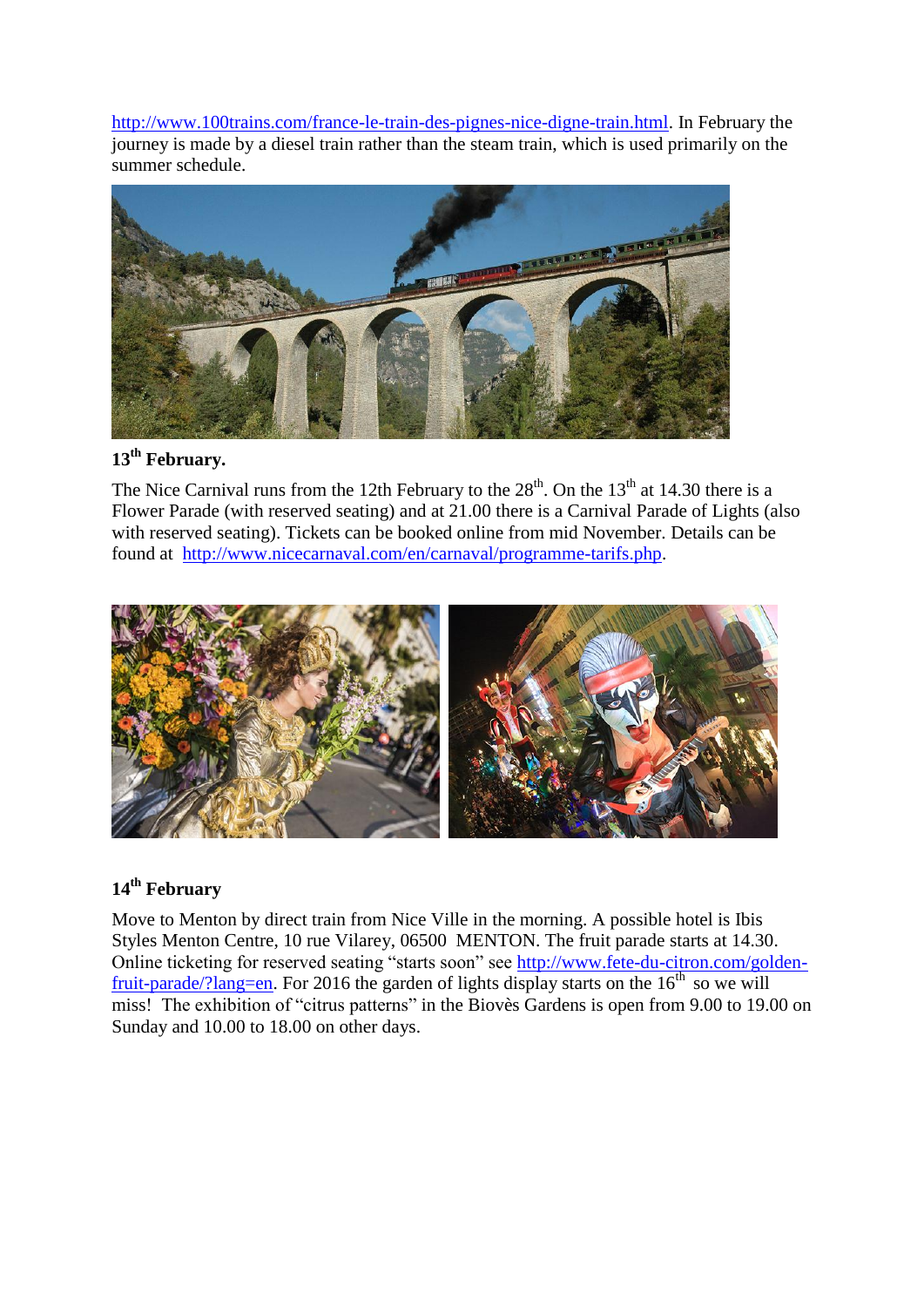

#### **15th February**

Take the train to Eze and the bus from Eze station to the Eze village. "The tiny village of Eze is one of the jewels of the south of France which is probably why it is chosen as a holiday spot by royalty, the rich and the famous. Perched on a rocky hill above the sea, it could not get any prettier. With narrow cobblestone, pedestrian-only streets, wonderful views of the surrounding hills and the azure water below, it is just as it was centuries ago. One of the most famous inhabitants was Frederic Nietzsche who, in the 1880s, used to walk up and down a hill path to the sea thinking up his philosophy.

At the top of the hill, just above the village, is the exotic garden. Filled with statues of earth goddesses, cacti, winding paths and wonderfully relaxing contemplative spaces and lookout points, this is not to be missed."